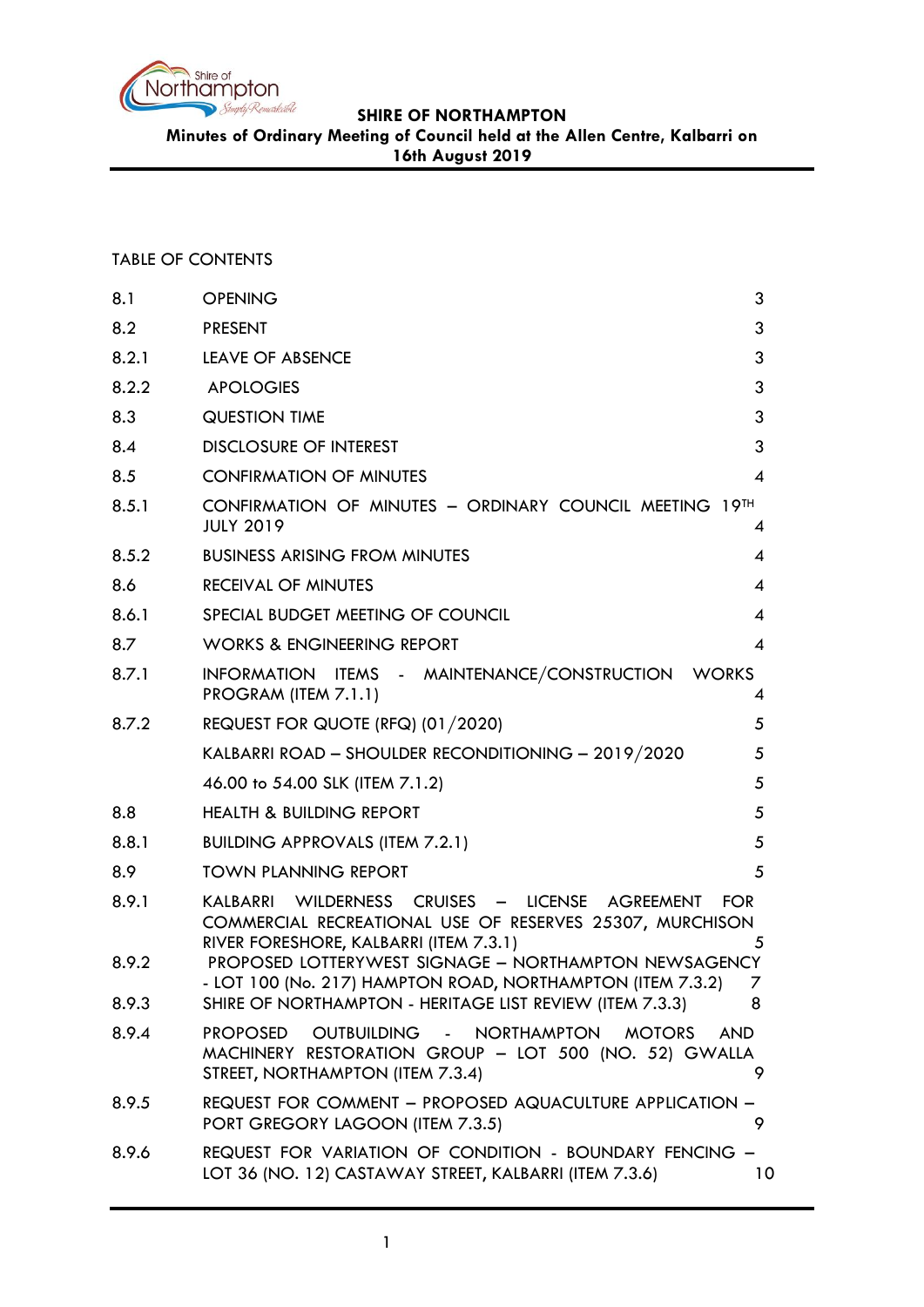

|        | Minutes of Ordinary Meeting of Council held at the Allen Centre, Kalbarri on<br>16th August 2019                                       |         |
|--------|----------------------------------------------------------------------------------------------------------------------------------------|---------|
| 8.9.7  | SUMMARY OF PLANNING INFORMATION ITEMS (ITEM 7.3.7)                                                                                     | 10      |
| 8.9.8  | MUNICIPAL (LOCAL GOVERNMENT) HERITAGE INVENTORY REVIEW<br>(ITER 7.3.8)                                                                 | 10      |
| 8.9.9  | SUBDIVISION APPLICATION - PROPOSED THREE (3) LOT SUBDIVISION -<br>LOTS 995 AND 996 (NO. 29) ATKINSON CRESCENT, KALBARRI (ITEM<br>7.3.9 | 11      |
| 8.10   | <b>FINANCE REPORT</b>                                                                                                                  | 13      |
| 8.10.1 | ACCOUNTS FOR PAYMENT (ITEM 7.4.1)                                                                                                      | 13      |
| 8.10.2 | MONTHLY FINANCIAL STATEMENTS - JULY 2019 (ITEM 7.4.2)                                                                                  | 13      |
| 8.10.3 | 2019/2020 BUDGET ADOPTION (ITEM 7.4.3)                                                                                                 | 13      |
| 8.10.4 | WAIVER OF 2019/2020 RATES (ITEM 7.4.4)                                                                                                 | 14      |
| 8.10.5 | 2019-2020 FEES AND CHARGES SCHEDULE CHANGES (ITEM 7.4.5)                                                                               | 15      |
| 8.11   | <b>ADMINISTRATION &amp; CORPORATE REPORT</b>                                                                                           | 16      |
| 8.11.1 | KALBARRI PAW - PUBLIC SUBMISSIONS (ITEM 7.5.1)                                                                                         | 16      |
| 8.11.2 | CHANGE OF PURPOSE OF ROAD RESERVE (ITEM 7.5.2)                                                                                         | 16      |
| 8.11.3 | PART ROAD RESERVE CLOSURE - CORNER NORTH WEST COASTAL<br>HIGHWAY AND AJANA-KALBARRI ROAD, AJANA (ITEM 7.5.3)                           | 16      |
| 8.11.4 | NORTHAMPTON NETBALL/BASKETBALL COURTS REFURBISHMENT (ITEM<br>7.5.4)                                                                    | 17      |
| 8.12   | SHIRE PRESIDENT'S REPORT                                                                                                               | 17      |
| 8.13   | DEPUTY PRESIDENT'S REPORT                                                                                                              | 17      |
| 8.14   | <b>COUNCILLORS' REPORTS</b>                                                                                                            | 17      |
| 8.14.1 | <b>CR SMTIH</b>                                                                                                                        | $17 \,$ |
| 8.14.2 | <b>CR STEWART</b>                                                                                                                      | 18      |
| 8.14.3 | <b>CR PIKE</b>                                                                                                                         | 18      |
| 8.14.4 | <b>CR HAY</b>                                                                                                                          | 18      |
| 8.15   | <b>NEW ITEMS OF BUSINESS</b>                                                                                                           | 18      |
| 8.15.1 | PROPOSED ELECTORAL BOUNDARY CHANGES - WAEC                                                                                             | 18      |
| 8.16   | <b>NEXT MEETING OF COUNCIL</b>                                                                                                         | 19      |
| 8.17   | <b>CLOSURE</b>                                                                                                                         | 19      |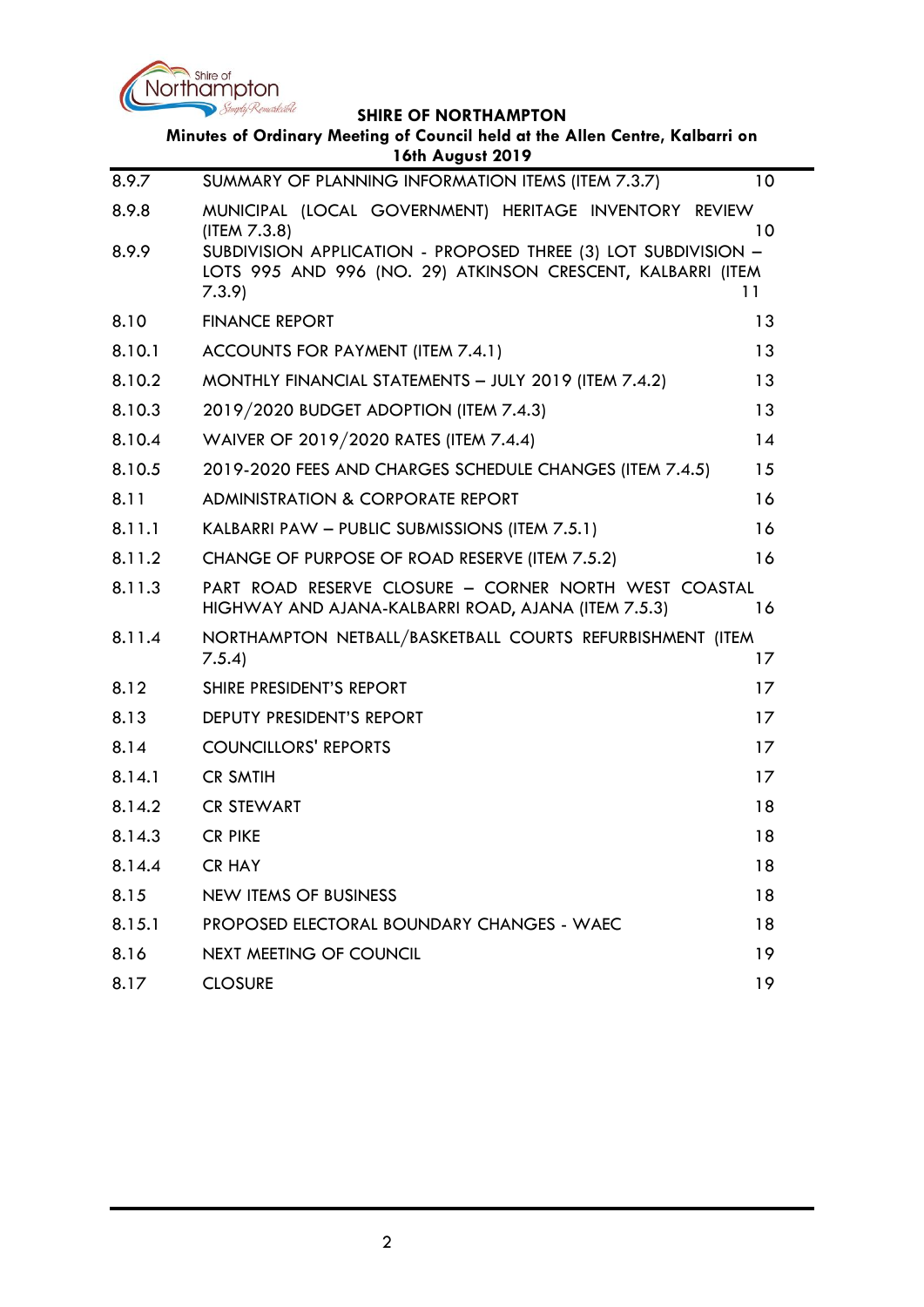

**Minutes of Ordinary Meeting of Council held at the Allen Centre, Kalbarri on 16th August 2019**

#### <span id="page-2-0"></span>**8.1 OPENING**

The President thanked all Councillors, staff and gallery present for their attendance and declared the meeting open at 1.00pm.

#### <span id="page-2-1"></span>**8.2 PRESENT**

| Cr C Simkin               | President                             | Northampton Ward |
|---------------------------|---------------------------------------|------------------|
| Cr S Krakouer             | Deputy President                      | Kalbarri Ward    |
| Cr S Stock-Standen        |                                       | Northampton Ward |
| Cr R Suckling             |                                       | Northampton Ward |
| Cr T Hay                  |                                       | Northampton Ward |
| Cr S Smith                |                                       | Kalbarri Ward    |
| <b>Cr P Stewart</b>       |                                       | Kalbarri Ward    |
| Cr D Pike                 |                                       | Kalbarri Ward    |
| Mr Garry Keeffe           | <b>Chief Executive Officer</b>        |                  |
| <b>Mr Grant Middleton</b> | Deputy Chief Executive Officer        |                  |
| Mr Neil Broadhurst        | Manager of Works & Technical Services |                  |
| <b>Mrs Debbie Carson</b>  | <b>Planning Officer</b>               |                  |

<span id="page-2-2"></span>8.2.1 LEAVE OF ABSENCE

Nil

#### <span id="page-2-3"></span>8.2.2 APOLOGIES

Cr Carson

## <span id="page-2-4"></span>**8.3 QUESTION TIME**

Nil

## <span id="page-2-5"></span>**8.4 DISCLOSURE OF INTEREST**

Cr Suckling declared a proximity interest in Minute 5.2.1 of the Special Budget Meeting - Port Gregory Specified Area Rate as her brother in-law owns property within the area.

Cr Suckling declared an impartiality interest in Item 7.5.2 - Change of Purpose Road Reserve as Cr Suckling is a member of the group seeking the change of purpose.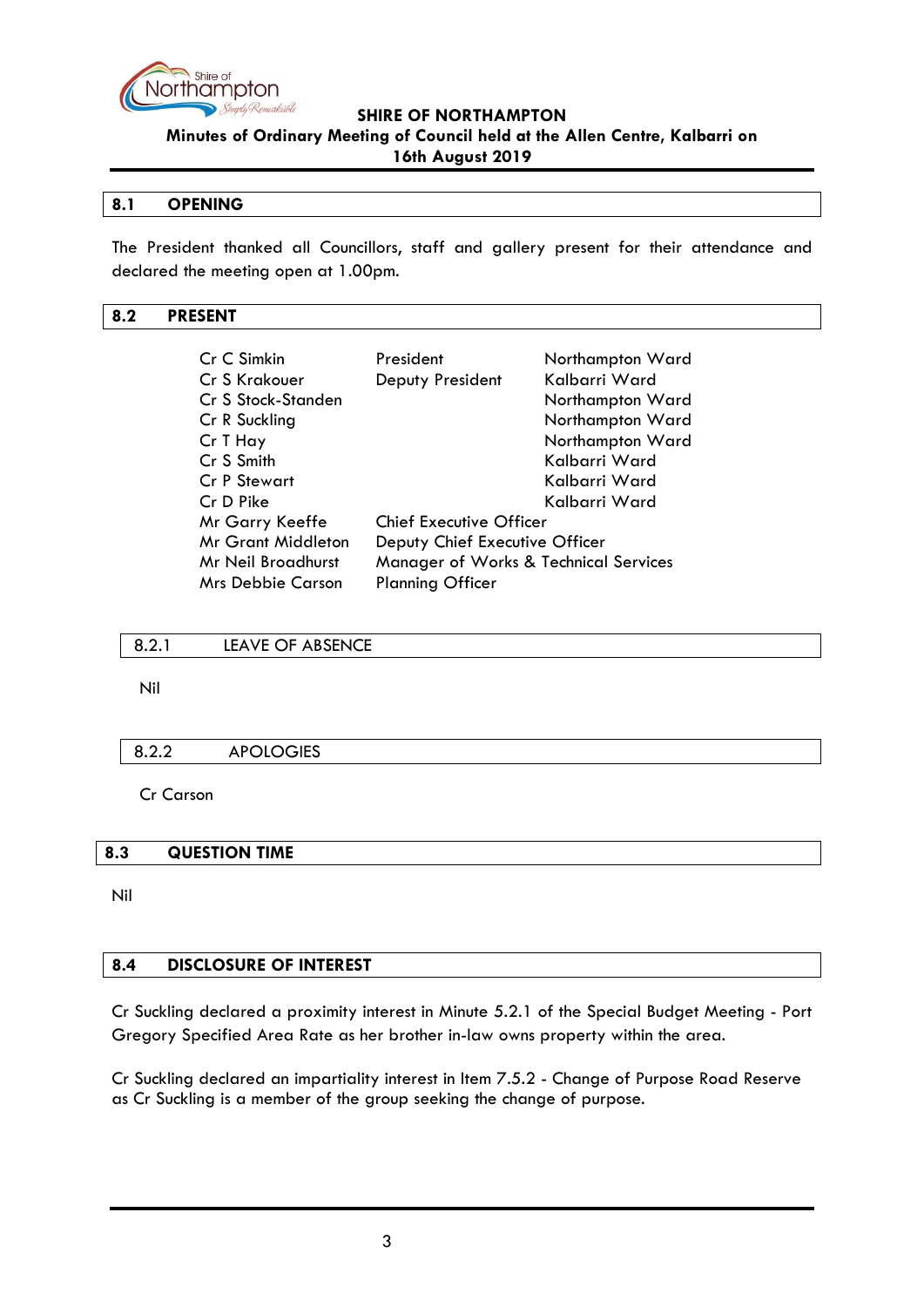

#### <span id="page-3-1"></span><span id="page-3-0"></span>**8.5 CONFIRMATION OF MINUTES**

8.5.1 CONFIRMATION OF MINUTES - ORDINARY COUNCIL MEETING 19TH JULY 2019

Moved Cr SUCKLING, seconded Cr SMITH

That the minutes of the Ordinary Meeting of Council held on the 19th July 2019 be confirmed as a true and correct record, subject to the following amendment:

• Minute 7.15 should read the "Deputy President" not the "President", who declared the meeting closed.

CARRIED 8/0

<span id="page-3-2"></span>

| 8.5.2 | <b>BUSINESS ARISING FROM MINUTES</b> |  |
|-------|--------------------------------------|--|
|-------|--------------------------------------|--|

Minute 7.11.2 No design for the AFL player cutouts has been received to date. It is further noted that no approvals from football players themselves have yet been requested or received.

Minute 7.11.3 Jacques Point ablutions - CEO to further investigate the estimated cost of construction of the ablutions. Kalbarri Boardriders to investigate additional funding options.

## <span id="page-3-4"></span><span id="page-3-3"></span>**8.6 RECEIVAL OF MINUTES**

8.6.1 SPECIAL BUDGET MEETING OF COUNCIL

Moved Cr SUCKLING, seconded Cr STEWART

That the minutes of the Budget Meeting of Council held on the 26<sup>th</sup> July 2019 be confirmed as a true and correct record.

CARRIED 8/0

#### <span id="page-3-6"></span><span id="page-3-5"></span>**8.7 WORKS & ENGINEERING REPORT**

8.7.1 INFORMATION ITEMS - MAINTENANCE/CONSTRUCTION WORKS PROGRAM (ITEM 7.1.1)

Noted.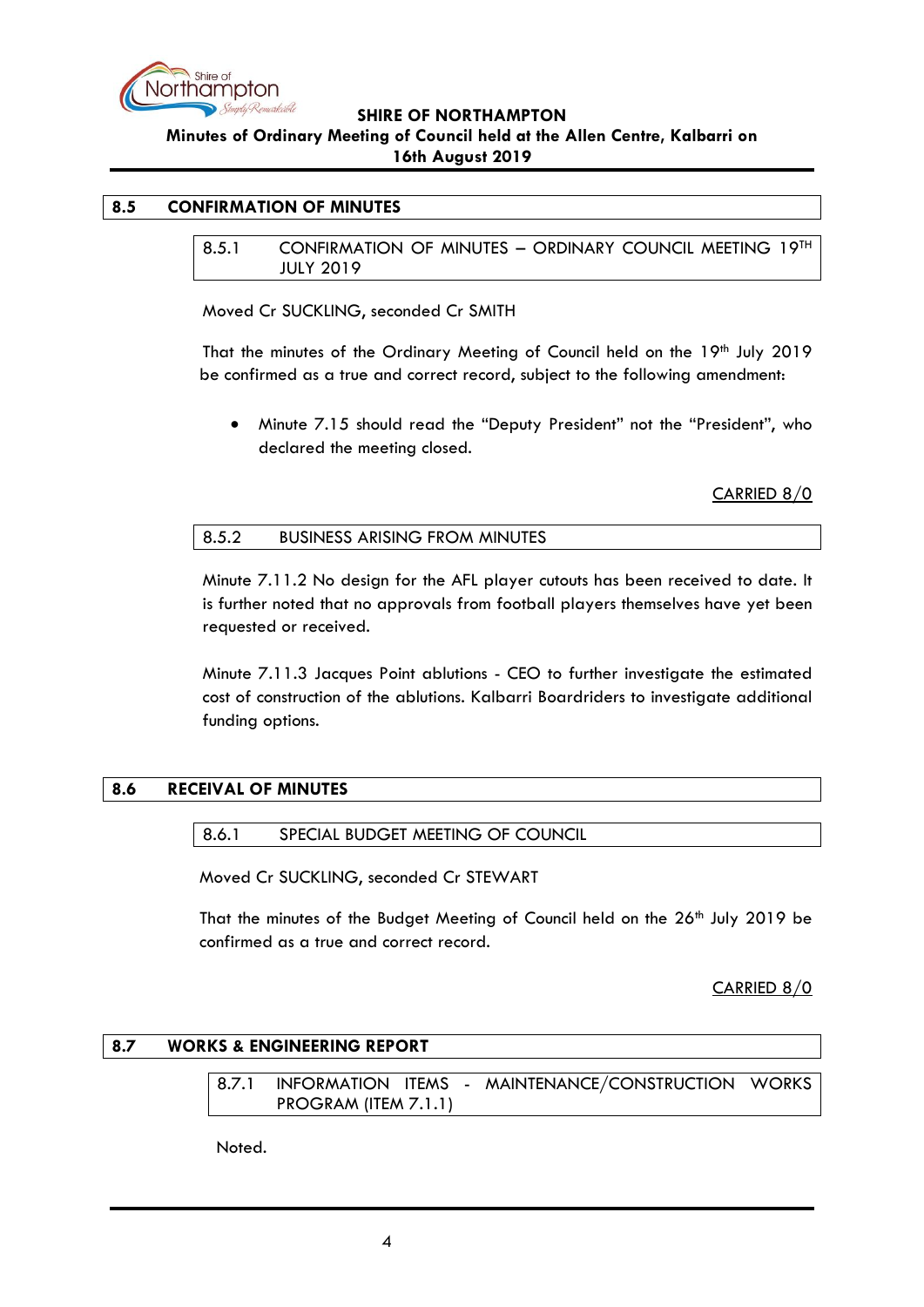

## <span id="page-4-0"></span>**Minutes of Ordinary Meeting of Council held at the Allen Centre, Kalbarri on 16th August 2019**

<span id="page-4-2"></span><span id="page-4-1"></span>8.7.2 REQUEST FOR QUOTE (RFQ) (01/2020) KALBARRI ROAD – SHOULDER RECONDITIONING – 2019/2020 46.00 to 54.00 SLK (ITEM 7.1.2)

## Moved Cr HAY, seconded Cr PIKE

That the Request for Quote '01/2020 - Kalbarri Road – Shoulder Reconditioning 2019/2020' as submitted by RDH (Red Dust Holdings) of \$190,981.00 (exc GST) for Shoulder Reconditioning on Kalbarri Road from 46.00 to 54.00 slk be accepted. With the scope of the works extended to accommodate the requirements of the 'Regional Road Group' and 'Roads to Recovery' grant funds received for this project.

CARRIED 8/0

Mr Neil Broadhurst departed the meeting at 1.23pm.

# <span id="page-4-3"></span>**8.8 HEALTH & BUILDING REPORT**

<span id="page-4-4"></span>8.8.1 BUILDING APPROVALS (ITEM 7.2.1)

Noted.

## <span id="page-4-6"></span><span id="page-4-5"></span>**8.9 TOWN PLANNING REPORT**

8.9.1 KALBARRI WILDERNESS CRUISES – LICENSE AGREEMENT FOR COMMERCIAL RECREATIONAL USE OF RESERVES 25307, MURCHISON RIVER FORESHORE, KALBARRI (ITEM 7.3.1)

Moved Cr KRAKOUER, seconded Cr SMITH

That Council:

- 1. Grant Development Approval for the experiential use (River Boat Cruise - River Princess) of Reserve 25307, Murchison River Foreshore Kalbarri, subject to the following conditions:
	- a. This Development Approval is an approval for the proposed use for the purposes of the Shire of Northampton's *Local Planning Scheme No. 11 – Kalbarri* and the *Planning and Development Act*  (2005) only and does not constitute an Agreement/License with the Shire of Northampton or the State of Western Australia in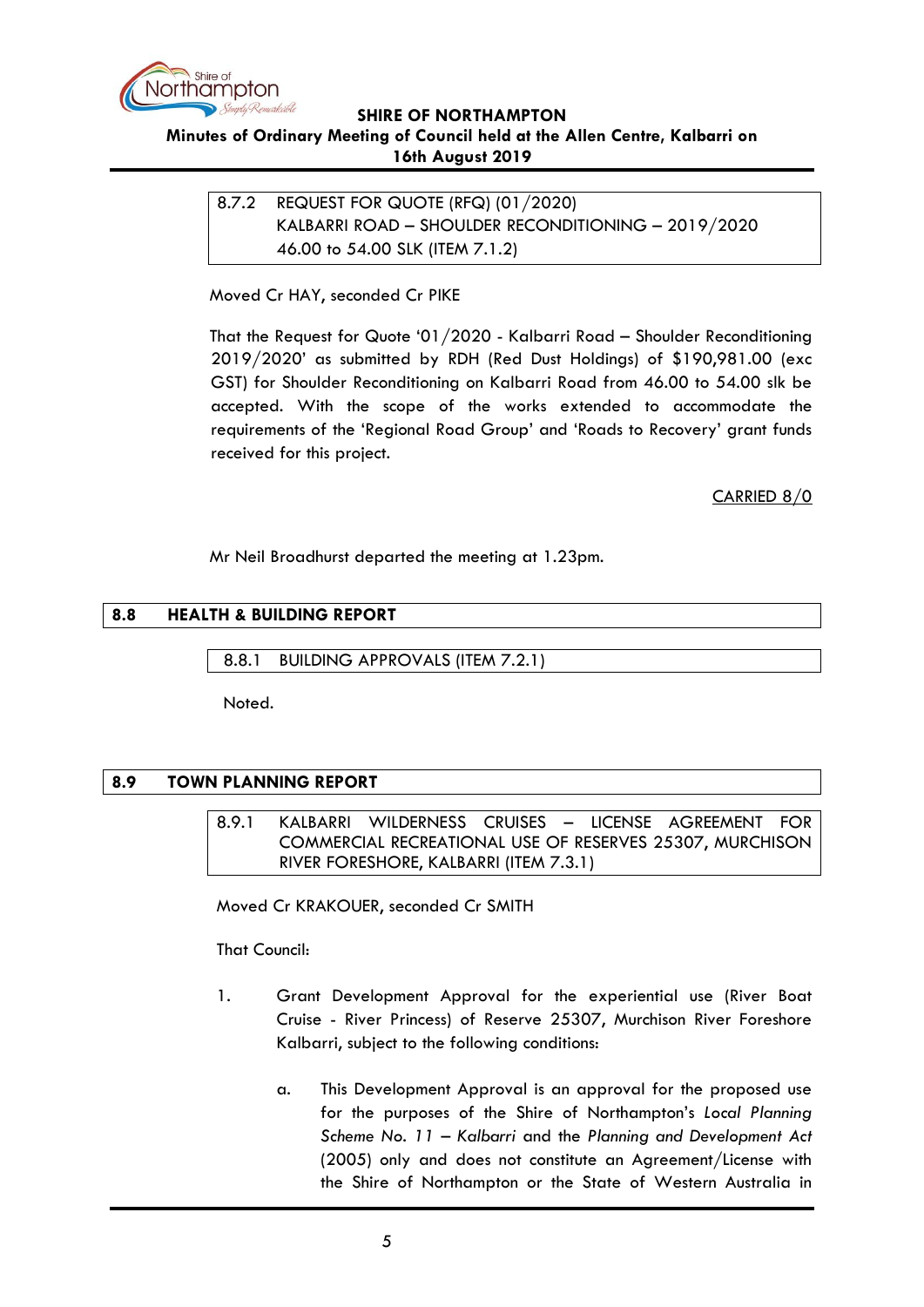

## **Minutes of Ordinary Meeting of Council held at the Allen Centre, Kalbarri on 16th August 2019**

their capacities as management bodies of the reserve within which the use is proposed to be located;

- b. The proposed River Boat Cruise that traverses the Murchison River and utilises Reserve 25307, shall be limited to one (1) motorised vessel for a period of three (3) years;
- c. The Applicant shall maintain required approvals with the Australian Maritime Safety Authority and Department of Transport and any other approvals that may be required with other governmental authorities;
- d. The Applicant shall maintain Public Liability Insurance coverage to a minimum of \$20 million, and forward a copy of this certificate to the Shire of Northampton to comply with the provisions of the Shire of Northampton's *Local Planning Policy – Commercial Recreational Tourism Activity*;
- e. The tour operations are not to interfere at any time with the operations of the Kalbarri Sea Search and Rescue;
- f. This Development Approval is subject to:
	- (i) In-principle approval of the Shire in its capacity as management body of the reserve within which the proposed use is to be located;
	- (ii) Approval of the Minister of Lands in accordance with the provisions of the *Land Administration Act* (1997);
	- (iii) A license agreement being entered into by the applicant and the Shire in accordance with Council's *Local Planning Policy – Commercial Recreational Tourism Activity;*
- g. This Development Approval shall remain valid whilst the agreement referred to herein remains current and valid, and on the expiration or in the termination of such License Agreement, this Development Approval shall cease to be valid.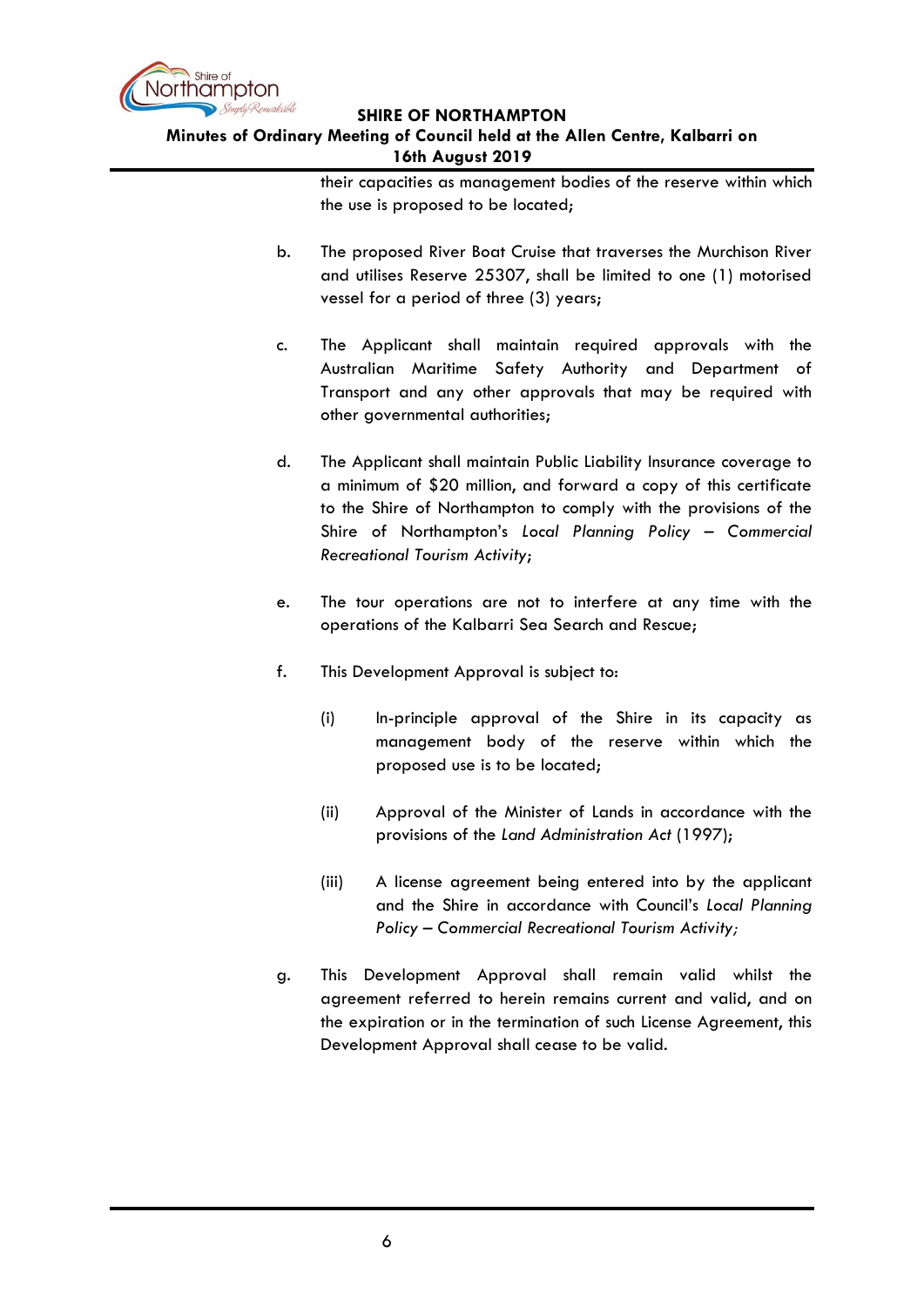

#### *Advice Notes*

- *1. The Applicant is advised that it is not the responsibility of the local government to ensure that all correct approvals are in place and that all conditions contained within said approvals are upheld during the operations of the business.*
- *2. If an applicant is aggrieved by this determination there is a right (pursuant to the Planning and Development Act 2005) to have the decision reviewed by the State Administrative Tribunal. Such application must be made within 28 days from the date of this notice.*
- 2. Authorise delegation to the Chief Executive Officer and Planning Officer for preparation and execution of the Licence Agreement referred to at Condition 1f (iii) above, with any disputes to be referred back to Council for final determination; and
- 3. Refer the License Agreement to the Department of Planning, Lands and Heritage for Ministerial consent.

CARRIED 8/0

<span id="page-6-0"></span>8.9.2 PROPOSED LOTTERYWEST SIGNAGE – NORTHAMPTON NEWSAGENCY - LOT 100 (No. 217) HAMPTON ROAD, NORTHAMPTON (ITEM 7.3.2)

Moved Cr STOCK-STANDEN, seconded Cr STEWART

That Council grant Development Approval for one box awning sign and four window signs upon Lot 100 (No. 217) Hampton Road, Northampton, subject to the following conditions:

- 1. Development shall be in accordance with the attached approved plan(s) dated 16 August 2019 and subject to any modifications required as a consequence of any condition(s) of this approval. The endorsed plans shall not be modified or altered without the prior written approval of the local government;
- 2. Any additions to or change of use of any part of the building or land (not the subject of this consent/approval) requires further application and planning approval for that use/addition;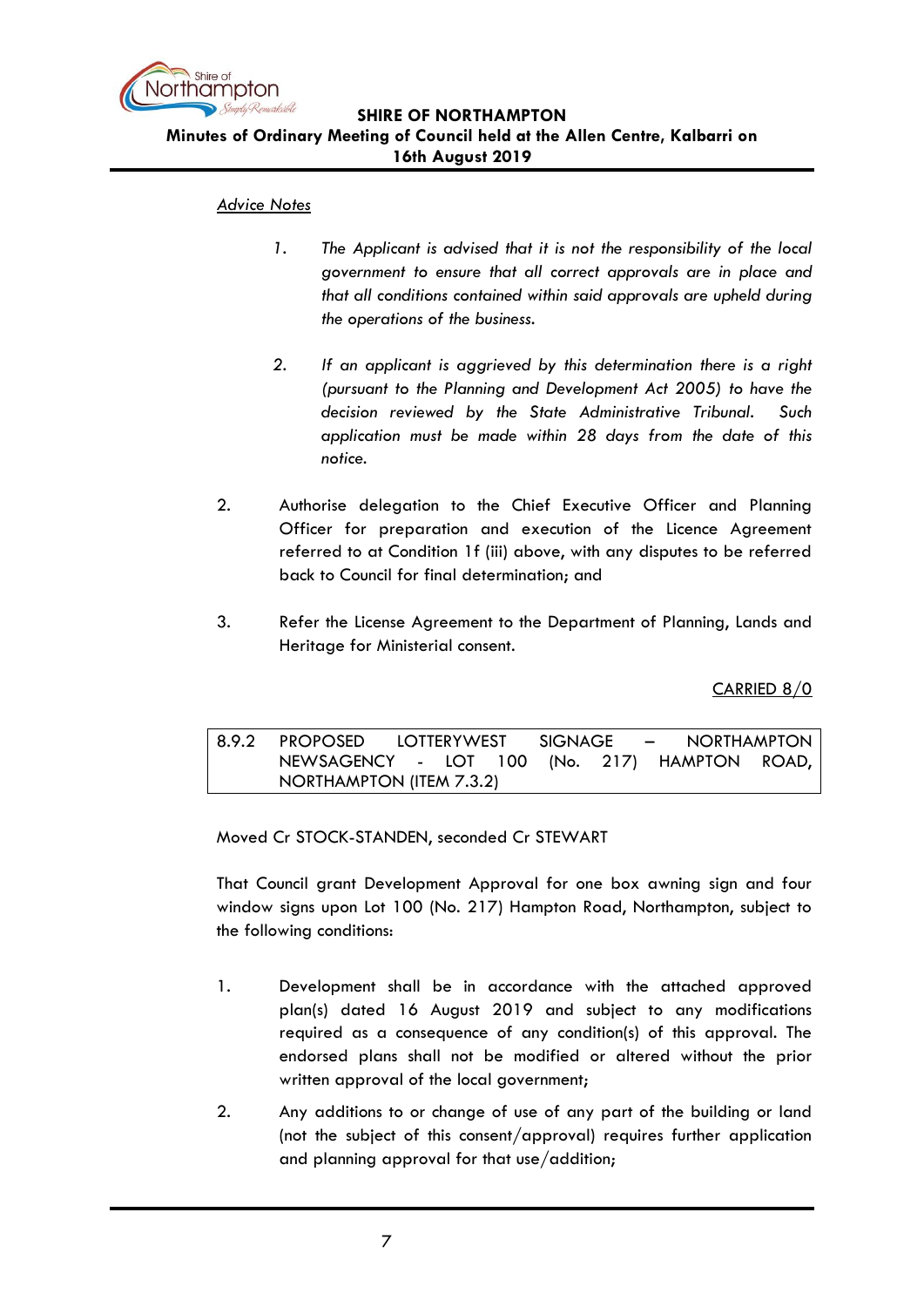

- 3. No alterations being made to the signs without the local government's approval;
- 4. The Applicant shall maintain the visual permeability of the entry doors to the Newsagency, so as to address the requirements of the *Shire of Northampton's Local Planning Scheme No. 10's 'Detailed Design and Streetscape Policy Guidelines'*.
- 5. The signs being securely fixed in position at all times; and
- 6. The signs being maintained to the approval of the local government.

## Advice Notes

- Note 1: If the development/use the subject of this approval is not substantially commenced within a period of 2 years, or another period specified in the approval after the date of determination, the approval will lapse and be of no further effect.
- Note 2. Where an approval has so lapsed, no development must be carried out without the further approval of the local government having first been sought and obtained.
- Note 3. If an applicant or owner is aggrieved by this determination there is a right of review by the State Administrative Tribunal in accordance with the Planning and Development Act 2005 Part 14. An application must be made within 28 days of determination.

CARRIED 8/0

## <span id="page-7-0"></span>8.9.3 SHIRE OF NORTHAMPTON - HERITAGE LIST REVIEW (ITEM 7.3.3)

Moved Cr SUCKLING, seconded Cr PIKE

That Council resolves pursuant to Schedule 2 'Deemed Provisions' of the *Planning and Development (Local Planning Schemes) Regulations* 2015 Part 3 - Heritage Protection cl 8(3) to:

- 1. Review the following places for removal from the Local Planning Scheme No. 10 - Heritage List for the purposes of consultation and public advertising:
	- ND 3 Galena School Site, Galena;
	- ND 12 Spring Valley Homestead;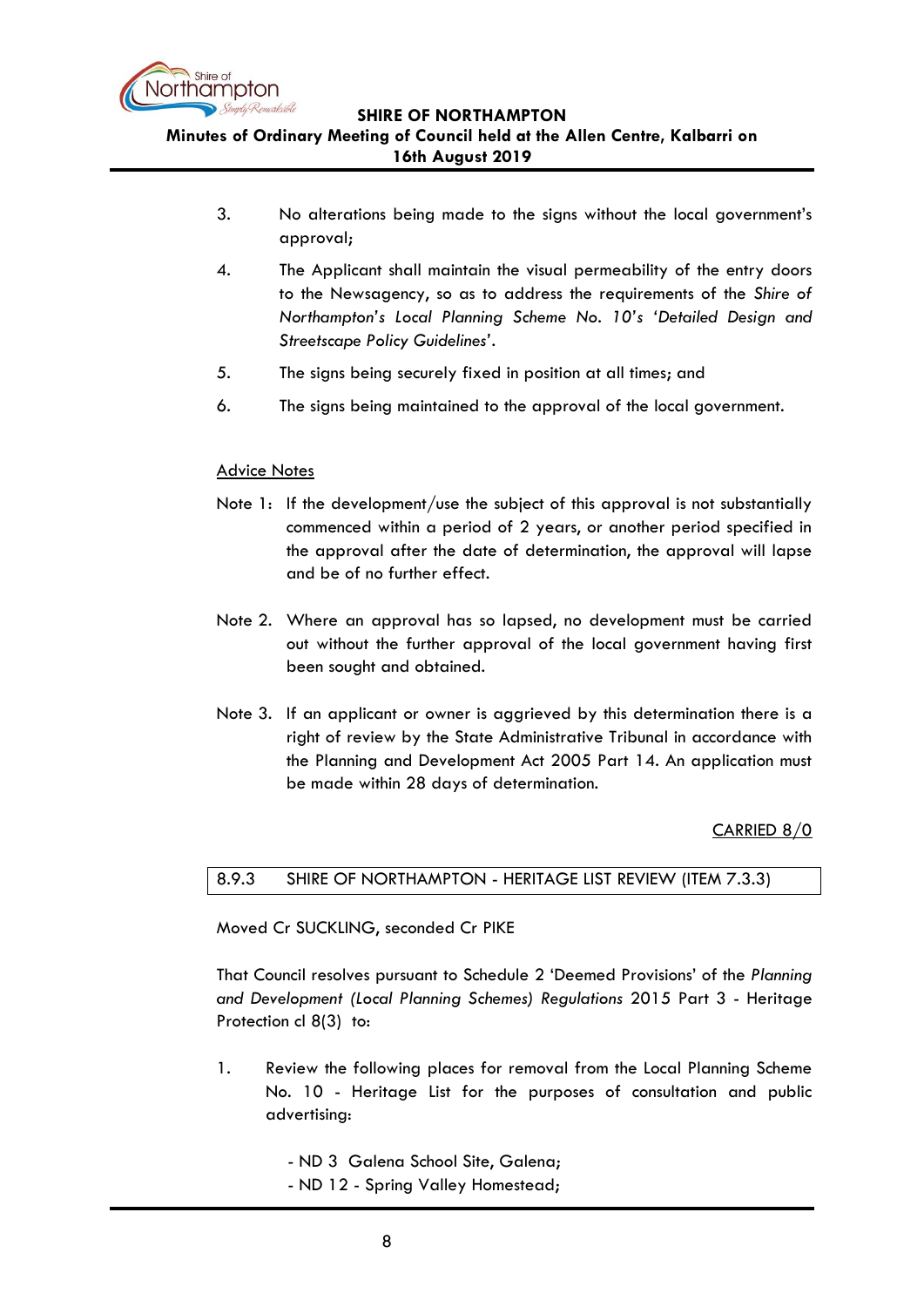

#### **Minutes of Ordinary Meeting of Council held at the Allen Centre, Kalbarri on 16th August 2019**

- ND 16 Mugawa Cottage ruins;
- NT 5 House and former bank Hampton Road Northampton;
- ND 14 Bowes River and Nokanena Brook;
- ND 18 Oakabella Creek
- 2. Review Place ND9 Pakington Townsite / Port Gregory to modify the existing record to reflect the Municipal Heritage Inventory listing for the purposes of consultation and public advertising.

CARRIED 8/0

<span id="page-8-0"></span>

|  | 8.9.4 PROPOSED OUTBUILDING - NORTHAMPTON MOTORS AND   |  |  |  |
|--|-------------------------------------------------------|--|--|--|
|  | MACHINERY RESTORATION GROUP - LOT 500 (NO. 52) GWALLA |  |  |  |
|  | STREET, NORTHAMPTON (ITEM 7.3.4)                      |  |  |  |

Moved Cr SS, seconded Cr SMITH

That Council grants in-principal support to the Northampton Motors and Machinery Group for the construction of a proposed outbuilding upon Lot 500 (No. 52) Gwalla Street, Northampton, so that the group can progress with funding and development applications.

CARRIED 8/0

#### <span id="page-8-1"></span>8.9.5 REQUEST FOR COMMENT – PROPOSED AQUACULTURE APPLICATION – PORT GREGORY LAGOON (ITEM 7.3.5)

Moved Cr SUCKLING, seconded Cr STEWART

That Council advise DPIRD that they support the proposal in-principal, however Council requests a Condition or Advice Note be applied to the License Approval that requires the Applicant to obtain Development Approval from the local government for any associated onshore land use pertaining to the construction and/or operational phase of the aquaculture project. Council also requests further information relating to any associated land use and the harvesting of the oyster product.

#### CARRIED 8/0

Mr Garry Keeffe departed and returned to the meeting at 1.44pm.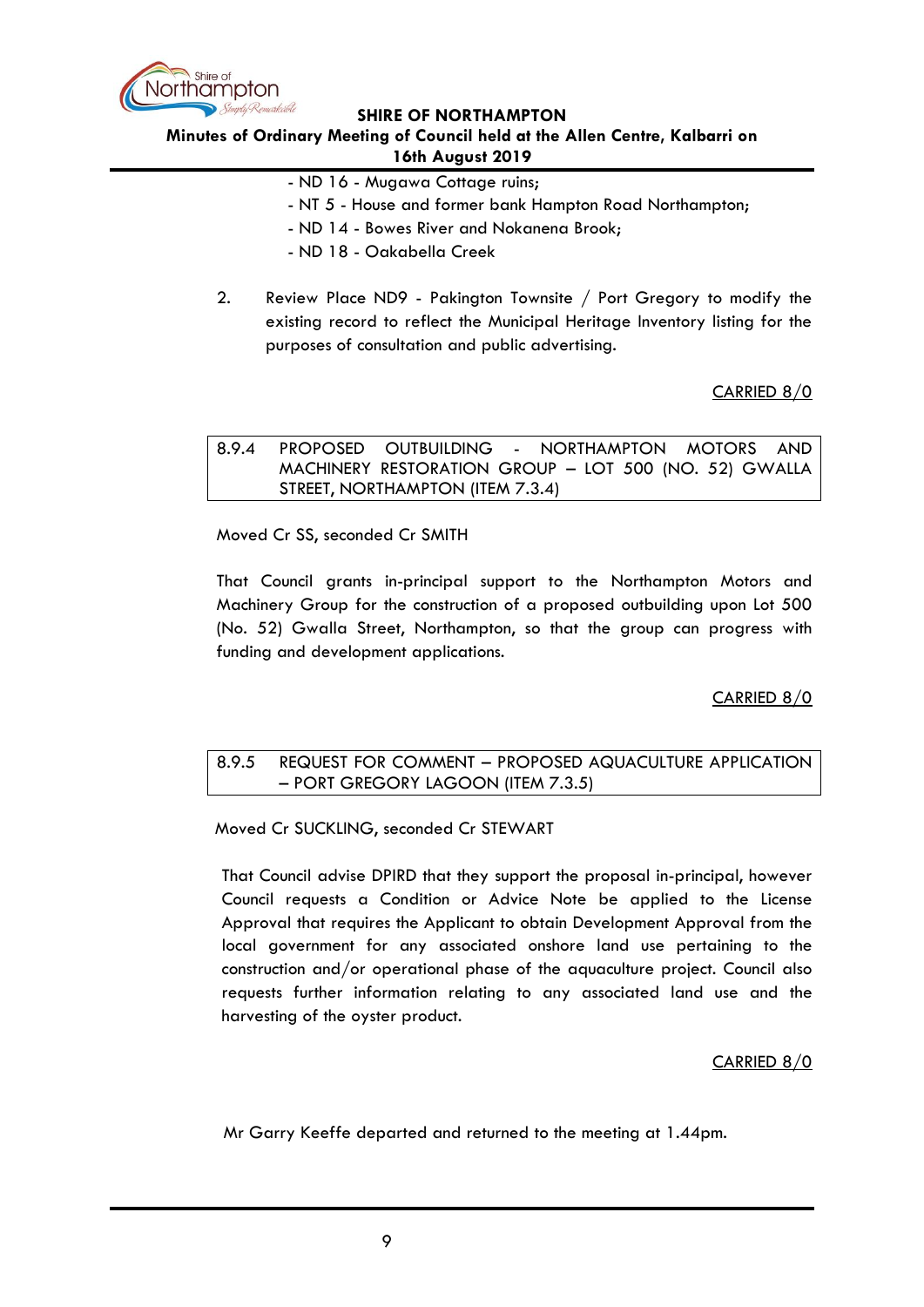

<span id="page-9-0"></span>8.9.6 REQUEST FOR VARIATION OF CONDITION - BOUNDARY FENCING – LOT 36 (NO. 12) CASTAWAY STREET, KALBARRI (ITEM 7.3.6)

Moved Cr SUCKLING, seconded Cr HAY

That Council uphold the decision made at their 19 July 2019 Ordinary Meeting (Minute 7.10.7), in relation to the proposed boundary fence upon Lot 36 (No. 12) Castaway Street, Kalbarri.

> CARRIED 7/1 Cr Krakouer voted against the motion.

Moved Cr SUCKLING, seconded Cr STEWART

That Council direct staff to investigate the estimated costs to conduct a compliance review/audit of non-conforming and unapproved fences within the Brownes Farm R5 Residential Area.

CARRIED 8/0

<span id="page-9-1"></span>8.9.7 SUMMARY OF PLANNING INFORMATION ITEMS (ITEM 7.3.7)

Noted.

<span id="page-9-2"></span>8.9.8 MUNICIPAL (LOCAL GOVERNMENT) HERITAGE INVENTORY REVIEW (ITEM 7.3.8)

Moved Cr STEWART, seconded Cr SUCKLING

That Council resolves to:

- 1. Update the Shire of Northampton's Local Government Inventory to include the amendments to the following Place Records, as presented:
	- Place No. 1 Murchison House Station
	- Place No. 3 Murchison Bridges
	- Place No. 9 Warribanno Smelter Precinct
	- Place No. 35 Wheal Fortune Mine
	- Place No. 37 Baddera Mines
	- Place No. 62 Shearing Shed Café
	- Place No. 78 Station Master's House (fmr)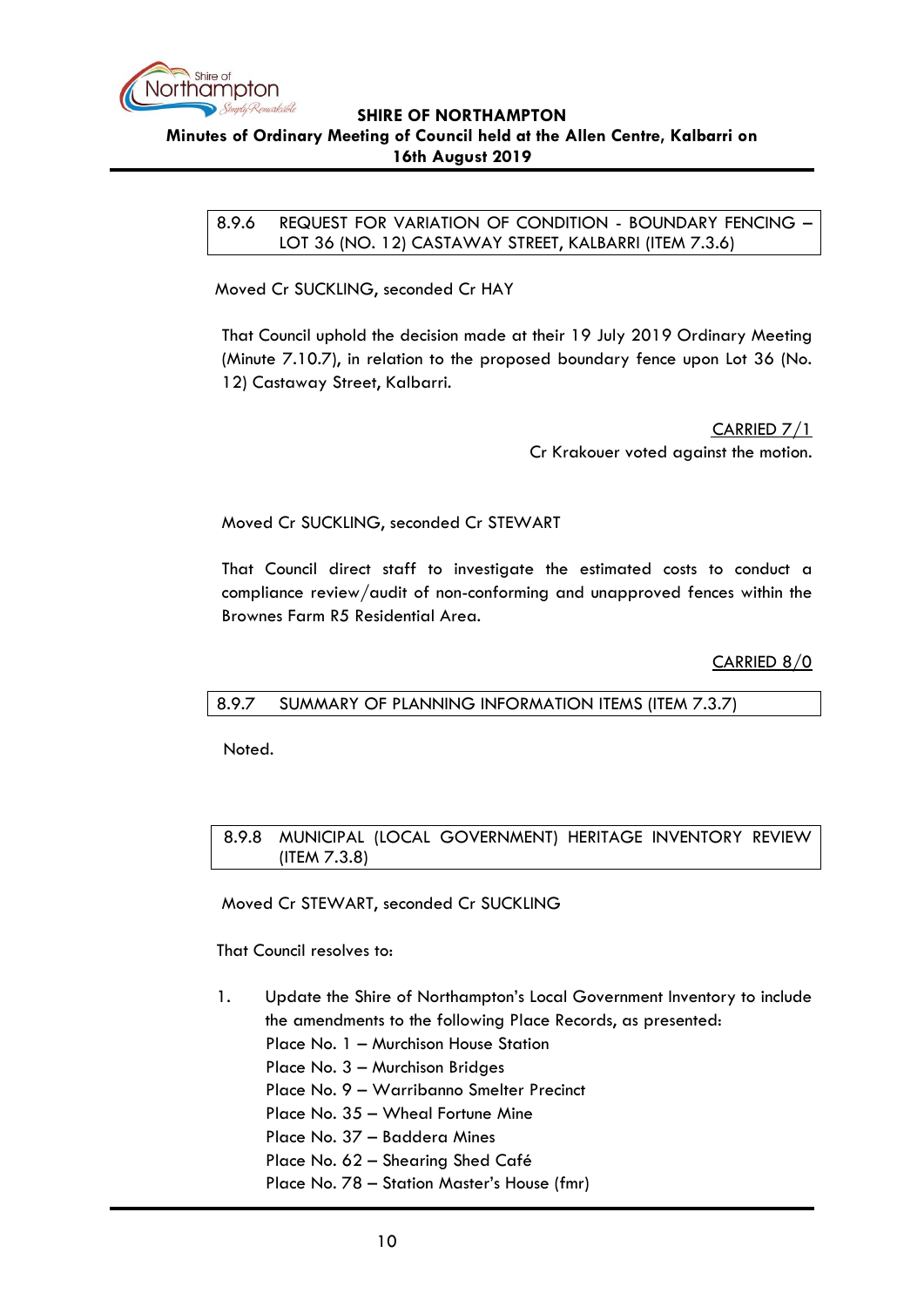

**Minutes of Ordinary Meeting of Council held at the Allen Centre, Kalbarri on 16th August 2019**

> Place No. 89 – Date Palms Place No. 93 – Northampton State School (fmr) Place No. 108 – Residence Place No. 117 – Wheal Ellen Mine Site Place No. 142 – Railway Bridge Place No. 143 – Railway Bridge Place No. 149 – Square Well Residence Place No. 150 – Kaburie Place No. 158 – 200 Mile Tank Place No. 165 – Gurkha Mine Place No. 166 – Mary Springs (Kingdom Come) Lead Mine Place No. 168 – Three Sisters Mine Place No. 169 – Block Seven / Thrings Mine Place No. 191 – Principality of Hutt River

- 2. Remove Place Record No. 186 from the Shire of Northampton's Local Government Inventory, as it is a duplicate of Place No. 039; and
- 3. Add a new Place Record to the Shire of Northampton's Local Government Inventory, being Place No. 194, for the Pakington Whaling Station, as presented.

CARRIED 8/0

<span id="page-10-0"></span>8.9.9 SUBDIVISION APPLICATION - PROPOSED THREE (3) LOT SUBDIVISION – LOTS 995 AND 996 (NO. 29) ATKINSON CRESCENT, KALBARRI (ITEM 7.3.9)

Moved Cr STOCK-STANDEN, seconded Cr SUCKLING

That Council resolves to support the proposed three (3) lot subdivision on Lots 995 & 996 (No. 29) Atkinson Crescent, Kalbarri, subject to the following conditions:

1. Written confirmation from the local government that all necessary local government approval(s) have been issued and that the whole of the buildings on Lots 1 and 2 and the use of Lot 3 have been completed in accordance with those approvals;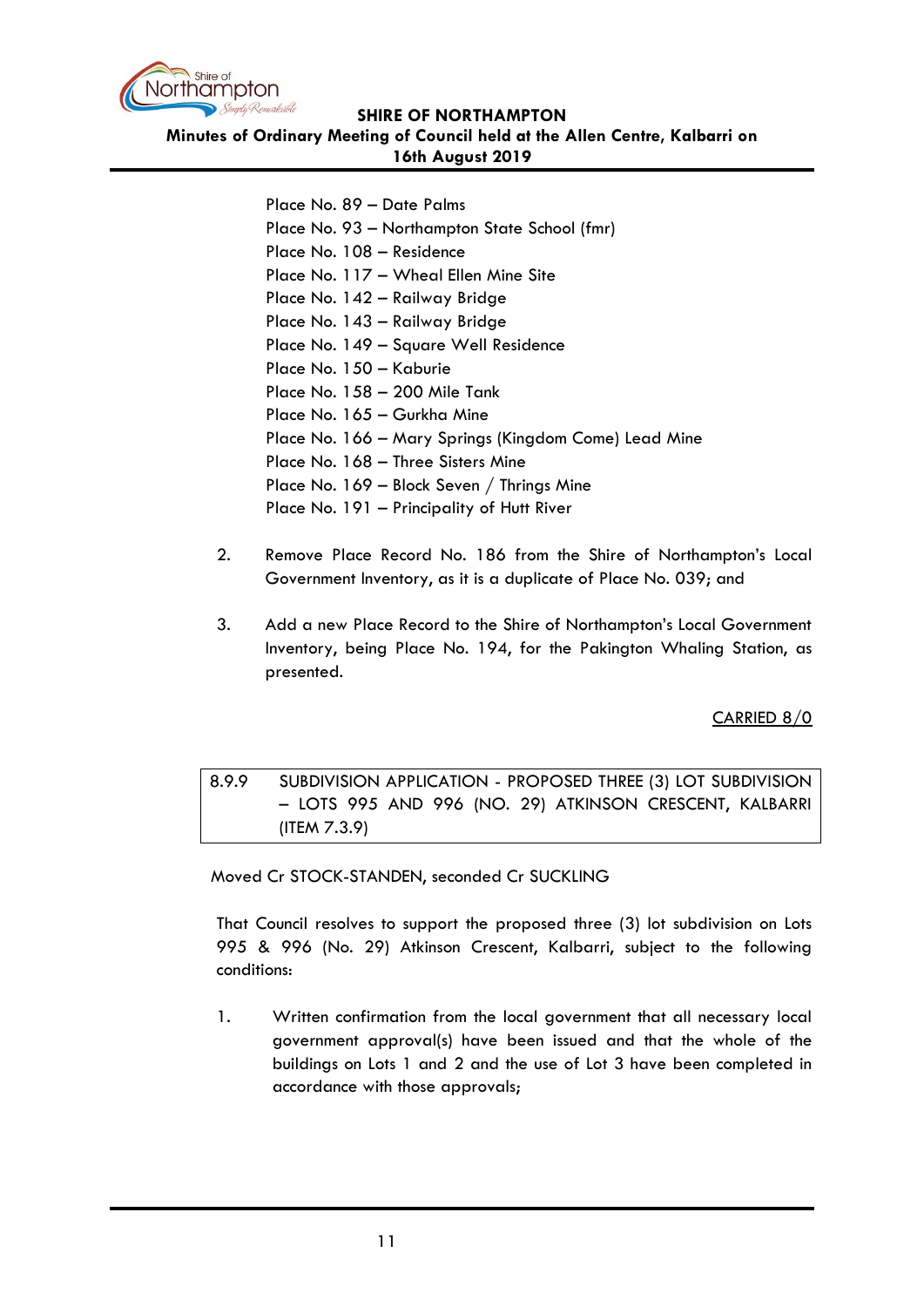

**Minutes of Ordinary Meeting of Council held at the Allen Centre, Kalbarri on** 

**16th August 2019**

- 2. Other than buildings, outbuildings and/or structures shown on the approved plan for retention, all buildings, outbuildings and/or structures present on lot 2 at the time of subdivision approval being demolished and materials removed from the lot(s);
- 3. Suitable arrangements being made with the local government for the provision of vehicular crossover(s) to service the lot(s) shown on the approved plan of subdivision; and
- 4. All buildings and effluent disposal systems having the necessary clearance from the new boundaries as required under the relevant legislation including the Local Planning Scheme, Building Act 2011, and National Construction Code Series/Building Code of Australia (as amended).

# Advice Notes:

- 1. In regard to Condition No. 1 above, the Shire of Northampton advises the following:
	- a. The common wall, including penetrations by services (including ceilings) and any openings in the common wall of the building traversing between Lot 1 and Lot 2 to comply with the "Fire Resistance Level" requirements of Section C (Fire Resistance) of the Building Code of Australia Vol 1;
	- b. The provision of portable firefighting extinguishers in the buildings on Lot 1 and Lot 2, to comply with Section E (Services and Equipment), of the Building Code of Australia Vol 1;
	- c. The provision of sanitary and other facilities in the buildings on Lot 1 and Lot 2, to comply with the requirements of Section F (Health and Amenity) Part F2 (Sanitary and Other Facilities) of the Building Code of Australia;
	- d. If building works are required to comply with the above requirements, a certified building permit application is required to be submitted for approval for these works and on completion of the building works a Certificate of Building Compliance (BA 18) will be required to be submitted under Section 50 of the Act (Resubdivision), by the certifying building surveyor;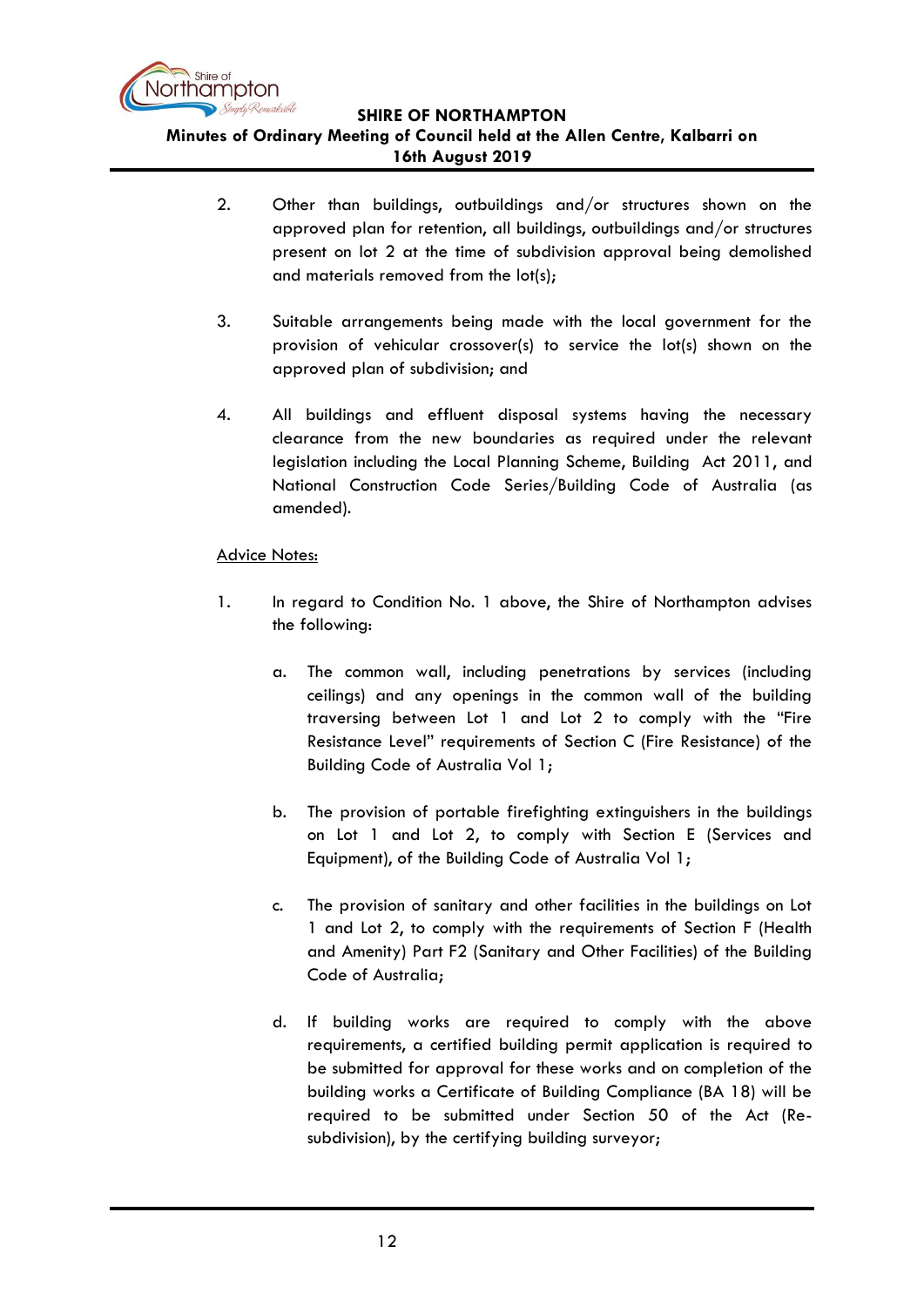

**Minutes of Ordinary Meeting of Council held at the Allen Centre, Kalbarri on** 

**16th August 2019**

- e. Suitable provision of car parking and vehicular access that meets the requirements of *Local Planning Scheme No. 11 - Kalbarri Townsite* shall be delineated on a plan for approval of the local government; and
- f. In relation to the use of proposed Lot 3 for "Transport Depot" the Applicant/Owner is required to obtain development approval.
- 2. In regard to Condition No. 2, development approval and/or a demolition licence may be required to be obtained from the local government prior to the commencement of demolition works.

CARRIED 8/0

# <span id="page-12-1"></span><span id="page-12-0"></span>**8.10 FINANCE REPORT**

# 8.10.1 ACCOUNTS FOR PAYMENT (ITEM 7.4.1)

Moved Cr SIMKIN, seconded Cr STEWART

That Municipal Fund Cheques 21713 to 21729 inclusive totalling \$41,467.48, Municipal EFT payments numbered EFT19612 to EFT19686 inclusive totalling \$319,427.67, Trust Fund Cheques 2441 to 2448, totalling \$3,888.55, Direct Debit payments numbered GJ0103 to GJ0108 inclusive totalling \$236,143.16 be passed for payment and the items therein be declared authorised expenditure.

CARRIED BY AN ABSOLUTE MAJORITY 8/0

<span id="page-12-2"></span>8.10.2 MONTHLY FINANCIAL STATEMENTS – JULY 2019 (ITEM 7.4.2)

Moved Cr STOCK-STANDEN, seconded Cr PIKE

That Council adopts the draft Monthly Financial Report for the period ending 31 July 2019.

CARRIED 8/0

## <span id="page-12-3"></span>8.10.3 2019/2020 BUDGET ADOPTION (ITEM 7.4.3)

Moved Cr SMITH, seconded Cr KRAKOUER

That Council, in accordance with section 6.2 of the Local Government Act 1995, adopt the 2019/2020 budget as presented inclusive of the following: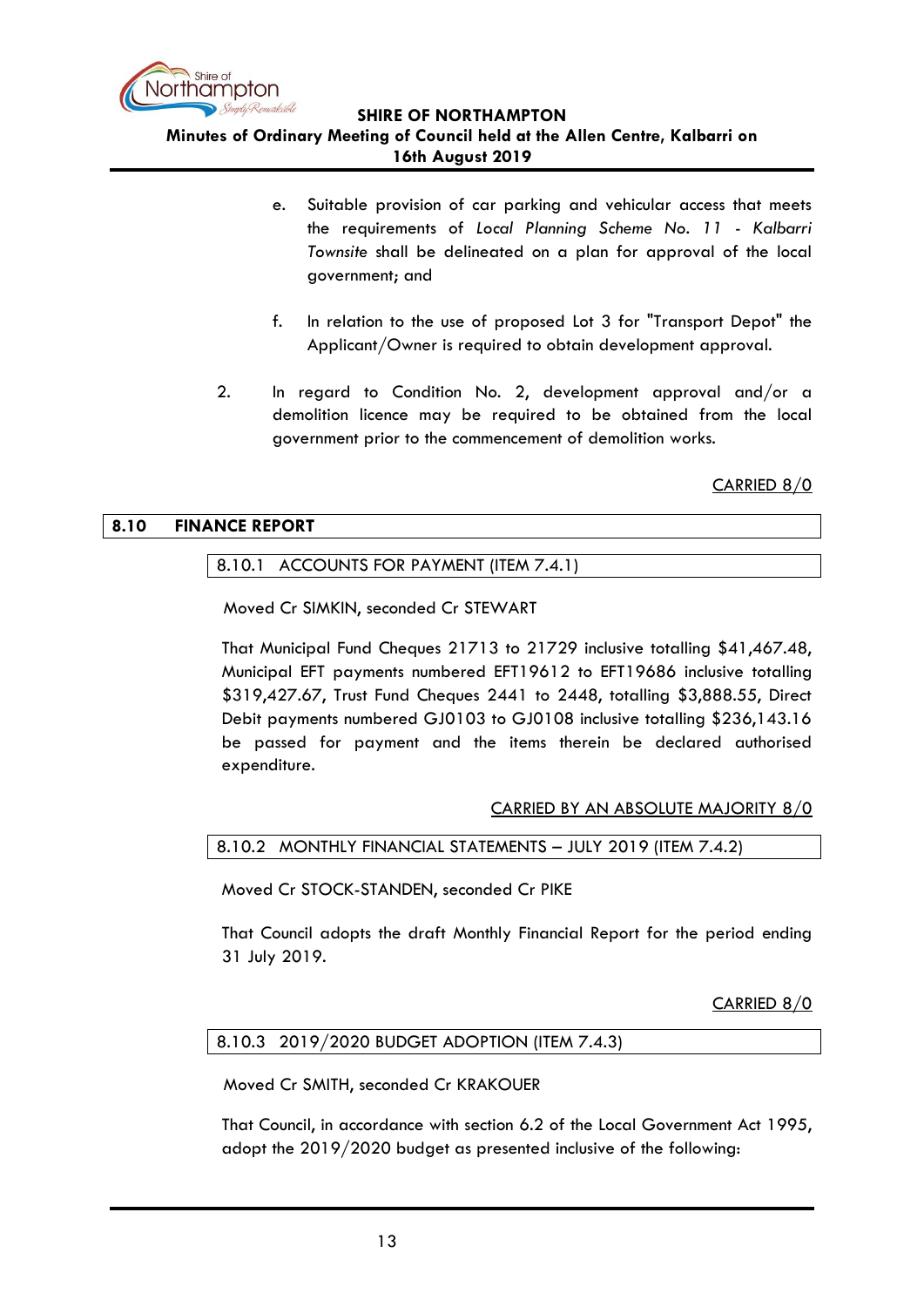

#### Statement of Comprehensive Income

Statement of comprehensive income as detailed on pages 2 & 4 of the budget for the 2019/2020 financial year showing the projected "Total Comprehensive Income" amount of \$399,608.

## Statement of Cash Flows

Statement of Cash Flows detailed on page 6 of the budget for the 2019/2020 financial year showing a projected "Cash and Cash Equivalents at the End of the year" totaling \$1,264,071.

## Rate Setting Statement

Rates Setting Statement detailed on page 6 of the budget for the 2019/2020 financial year showing a "Net current assets at start of financial year" totaling \$1,734,648 from 2018/2019.

## **Statutory Budget**

Statutory Budget detail for 2019/2020 as presented on pages 1 to 29.

## 2019/2020 Budget By Schedule Format

Detailed Schedule Budget format for 2019/2020 detailed on pages 1 to 136 of the supplementary information to the budget document showing a balanced budget totaling \$11,460,557.

#### CARRIED BY AN ABSOLUTE MAJORITY 8/0

<span id="page-13-0"></span>

| 8.10.4 WAIVER OF 2019/2020 RATES (ITEM 7.4.4) |
|-----------------------------------------------|
|-----------------------------------------------|

Moved Cr SUCKLING, seconded Cr PIKE

That Council in accordance with section 6.47 of the Local Government Act 1995:

- 1. Waive the rates on the following lessees for the 2019/2020 financial year:
	- Northampton Bowling Club Lot 39 Hampton Road Northampton;
	- Northampton Golf Club Portion of Reserve 23432 and Crown Grant in Trust Volume 1620 Folio 052;
	- Northampton Community Centre Portion of Reserve 23432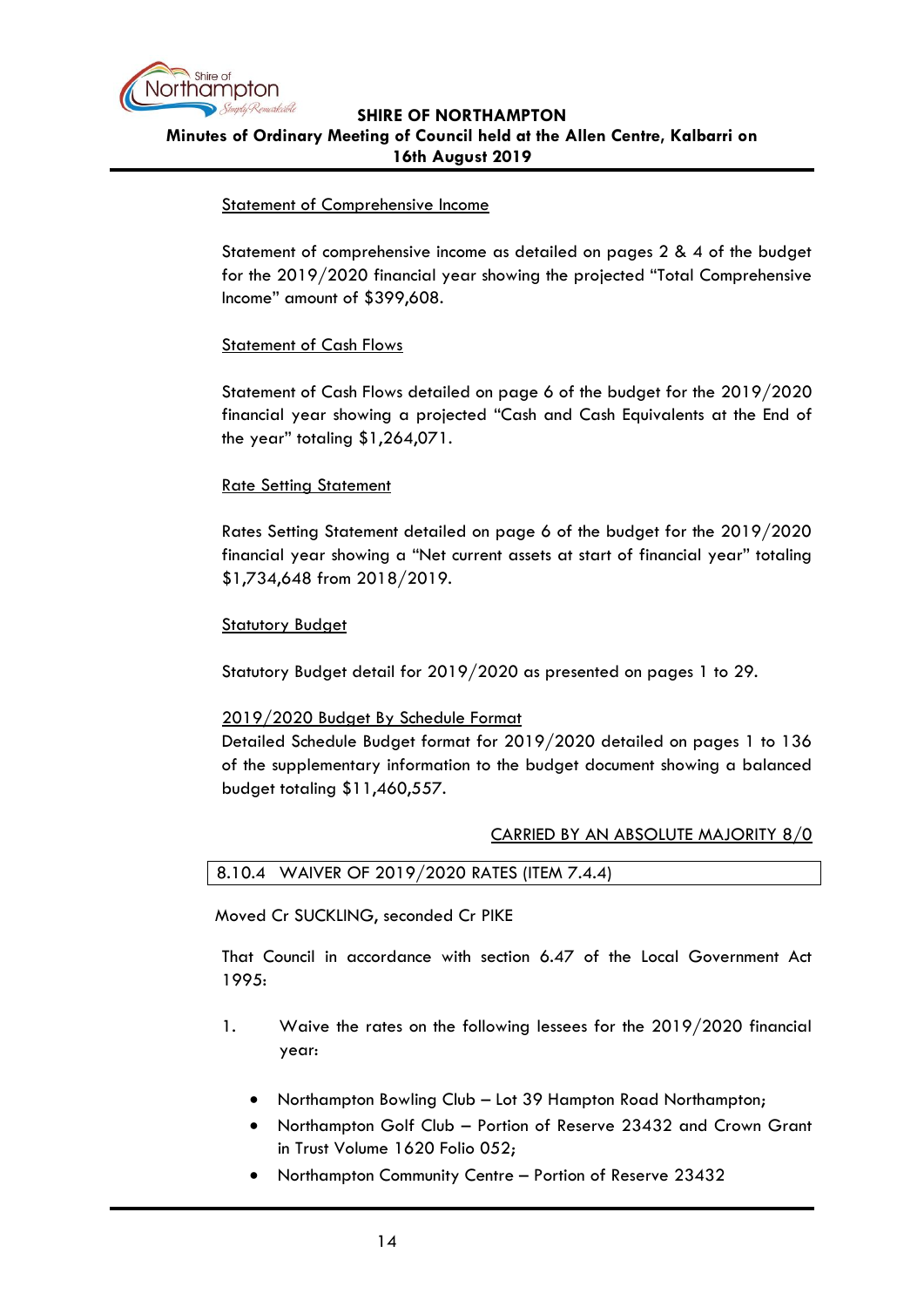

**Minutes of Ordinary Meeting of Council held at the Allen Centre, Kalbarri on** 

# **16th August 2019**

- Kalbarri Camp and Community Hall Kalbarri Town Lot 468 Reserve No 35559.
- Kalbarri Golf and Bowling Club part of Reserve No 30953;
- Kalbarri Sport and Recreation Club part of Reserve No 25447.
- Kalbarri Occasional Childcare Centre Lot 233 and 232 Smith Street, Kalbarri.
- Edna Bandy Centre Reserve 2038, Stephen Street Northampton
- Old School Community Centre Lot 475, Stephen Street Northampton
- Binnu Tennis Club Reserve 23699, Northwest Coastal Highway, Binnu
- Doctors Surgery 51 (lot 29) Robinson Street, Northampton
- Doctors Surgery 24 (lot 833) Hackney Street, Kalbarri
- LIA Units  $1 4$  lot 83 Kitson Circuit, Northampton
- Kalbarri Town Talk Lot 175 Kaiber Street, Kalbarri
- Horrocks Community Centre Lot 9501 North Court Horrocks
- 2. Waive the rates on the following aged care accommodation:
	- Pioneer Lodge Inc Lot 7 Robinson Street, Northampton; and
	- Department of Housing and the Shire of Northampton Lot 1001 Hackney Street, Kalbarri.

# CARRIED BY AN ABSOLUTE MAJORITY 8/0

# <span id="page-14-0"></span>8.10.5 2019-2020 FEES AND CHARGES SCHEDULE CHANGES (ITEM 7.4.5)

Moved Cr STOCK-STANDEN, seconded Cr KRAKOUER

That Council adopts the following changes to the Fees and Charges Schedule for the 2019/2020 Financial Year as presented.

- 1. Change the rate for Special Burials (Kalbarri Refuse Site Only) from \$150 per  $m^3$  for commercial operators to \$75 per  $m^3$ .
- 2. Change the charge for the registration of a food business from \$140 to \$225.
- 3. Add contribution to water consumption for the use of the Port Gregory water supply \$1,500.

CARRIED BY AN ABSOLUTE MAJORITY 8/0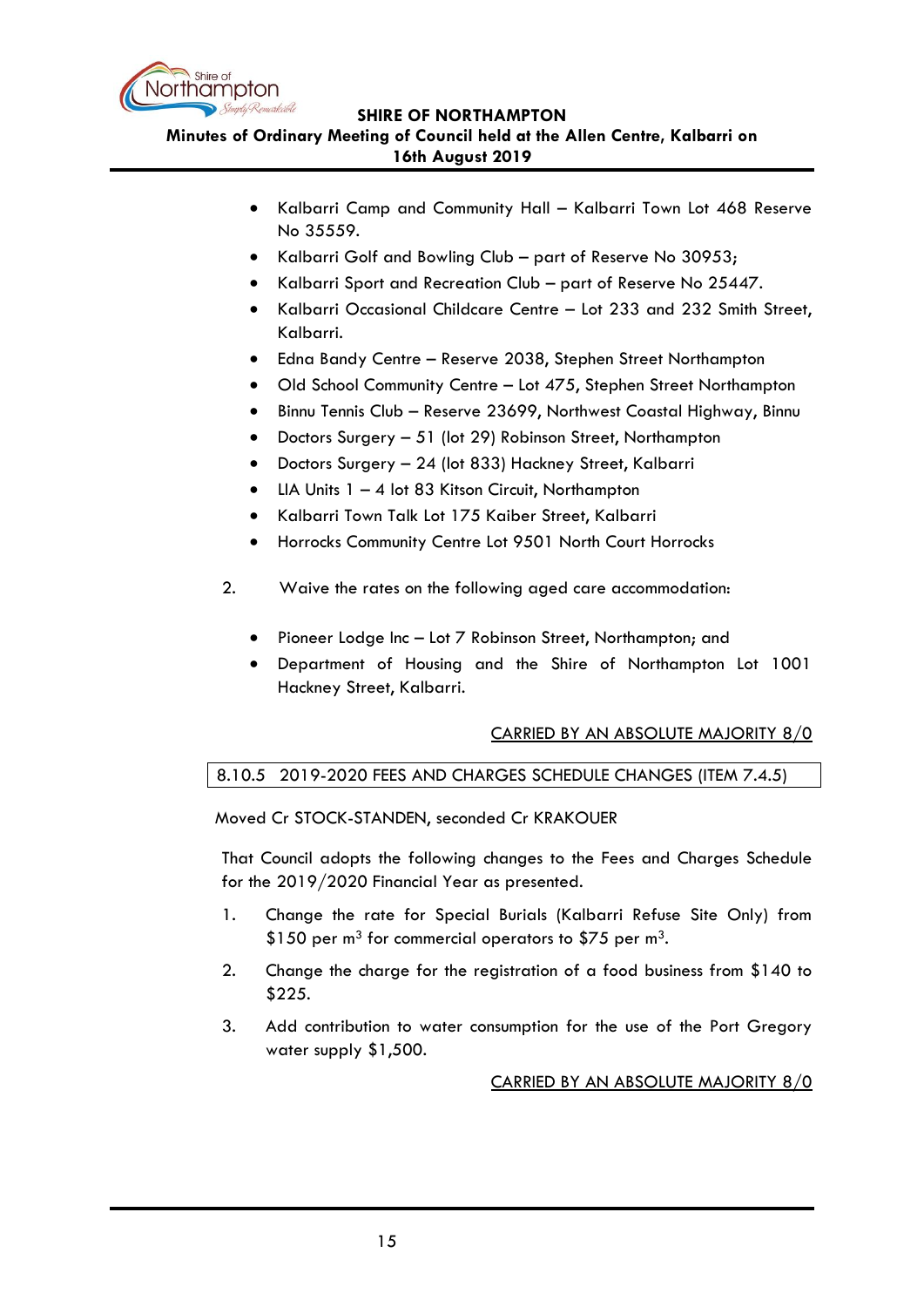

# <span id="page-15-1"></span><span id="page-15-0"></span>**8.11 ADMINISTRATION & CORPORATE REPORT**

#### 8.11.1 KALBARRI PAW – PUBLIC SUBMISSIONS (ITEM 7.5.1)

Moved Cr STOCK-STANDEN, seconded Cr HAY

That Council defer the project, due to minimal support and input from the community and businesses in the area, and instead list the project within the Shire of Northampton's Corporate Business Plan for future consideration.

CARRIED 8/0

# <span id="page-15-2"></span>8.11.2 CHANGE OF PURPOSE OF ROAD RESERVE (ITEM 7.5.2)

Cr Suckling declared an impartiality interest in Item 7.5.2 as Cr Suckling is a member of the Botanic Line Group.

## Moved Cr STEWART, seconded Cr STOCK-STANDEN

That Council not change the Reserve's purpose as a Road Reserve and request that the Botanic Line Group submits a planting and infrastructure plan which will then be presented to neighbouring landowners for consultation purposes, and so as to ensure those landowners retain their legal access rights, with the primary access track to be located on the western side of the Reserve.

## CARRIED 8/0

<span id="page-15-3"></span>8.11.3 PART ROAD RESERVE CLOSURE – CORNER NORTH WEST COASTAL HIGHWAY AND AJANA-KALBARRI ROAD, AJANA (ITEM 7.5.3)

Moved Cr SMITH, seconded Cr SUCKLING

That Council supports the closure of a portion of road reserve, located at the corner of the North West Coastal Highway and the Ajana-Kalbarri Road, Ajana as per the request by the Department of Planning, Lands and Heritage, and as per the provisions of Section 58 of the Land Administration Act 1997.

CARRIED 8/0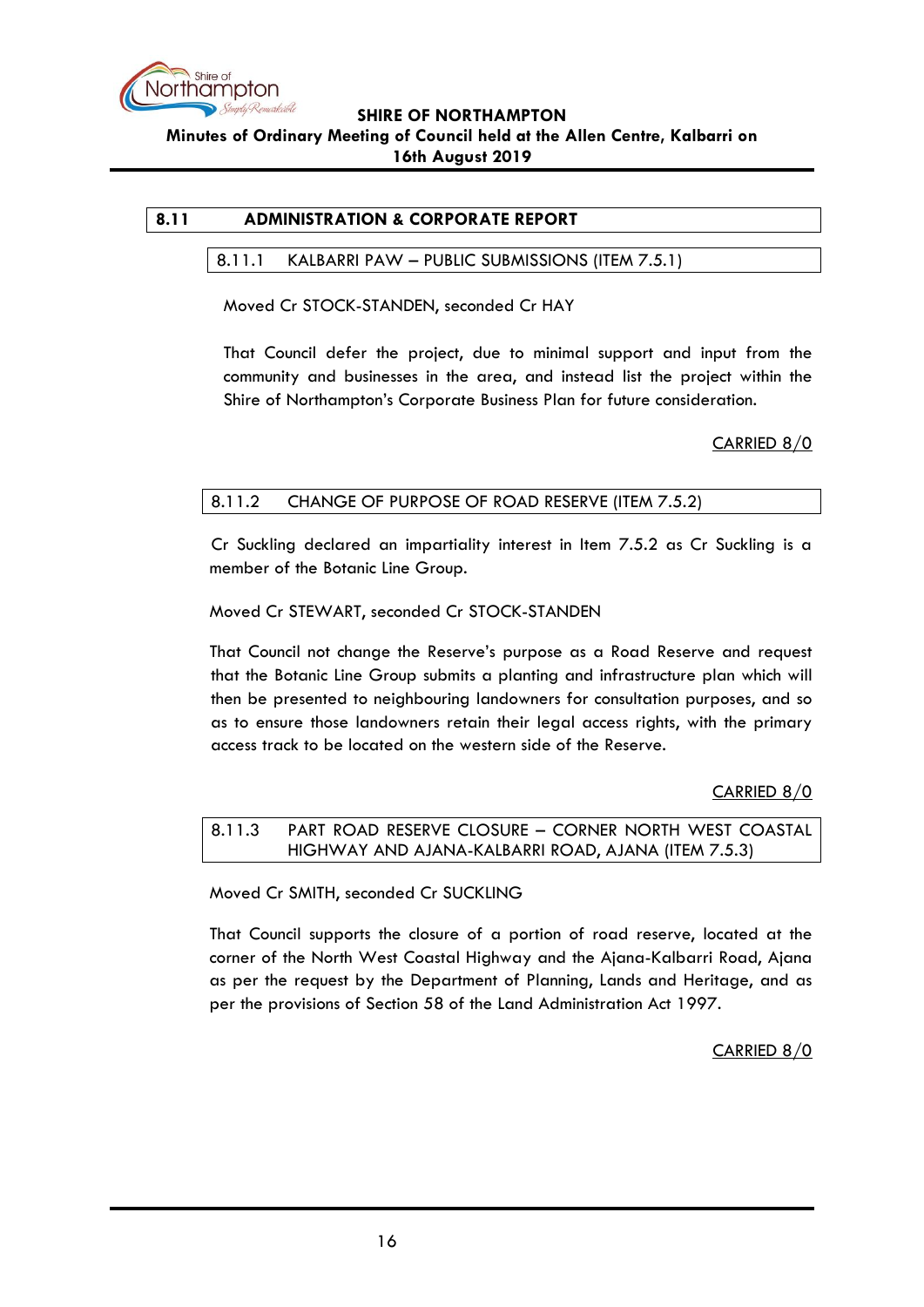

#### <span id="page-16-0"></span>**Minutes of Ordinary Meeting of Council held at the Allen Centre, Kalbarri on 16th August 2019**

8.11.4 NORTHAMPTON NETBALL/BASKETBALL COURTS REFURBISHMENT (ITEM 7.5.4)

Moved Cr KRAKOUER, seconded Cr HAY

That Council:

- 1. Approve of the reconstruction of the southern playing courts at the Northampton Community Centre to incorporate the sports of Netball, Basketball and Tennis and replace existing light lamps with LED playing lights, and submit a Community Sports and Facilities Fund application for the project.
- 2. Advise the Department of Sport and Recreation that the Council contribution towards the project is \$75,837
- 3. Due to no other projects for CSRFF consideration being received that this project be priority number one.

CARRIED 8/0

## <span id="page-16-1"></span>**8.12 SHIRE PRESIDENT'S REPORT**

Since the last Council meeting Cr Simkin reported on his attendance at the following:

7 – 9/8/2019 Local Government Week AGM & Convention

#### <span id="page-16-2"></span>**8.13 DEPUTY PRESIDENT'S REPORT**

Since the last Council meeting Cr Krakouer reported on his attendance at the following:

7 – 9/8/2019 Local Government Week AGM & Convention

## <span id="page-16-4"></span><span id="page-16-3"></span>**8.14 COUNCILLORS' REPORTS**

Since the last Council meeting Cr Smith reported on his attendance at:

23/7/2019 Kalbarri Visitor Centre Meeting 13/8/2019 Kalbarri Visitor Centre Meeting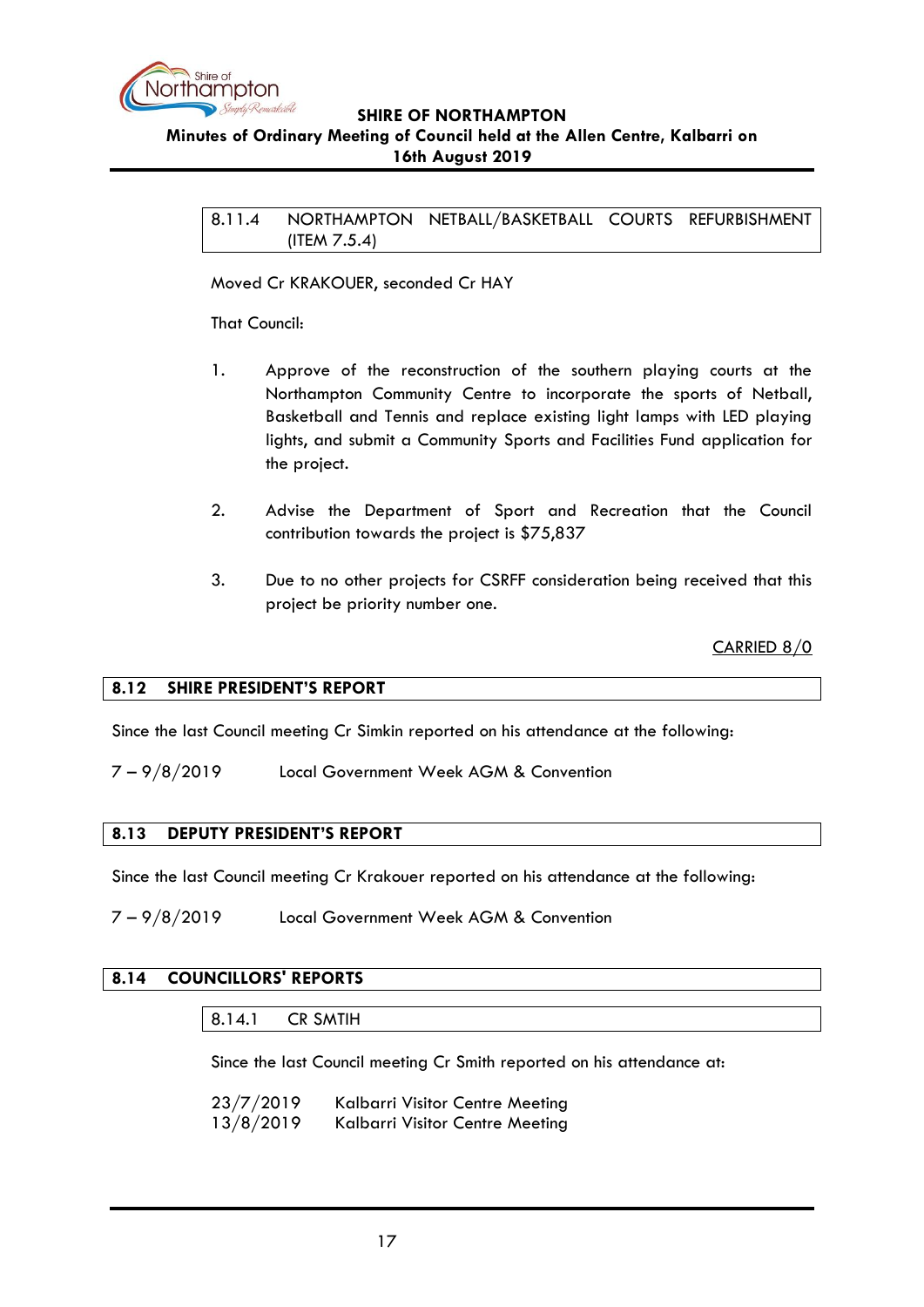

## <span id="page-17-0"></span>8.14.2 CR STEWART

Since the last Council meeting Cr Stewart reported on his attendance at:

31/7/2019 Kalbarri Development Association Meeting

# <span id="page-17-1"></span>8.14.3 CR PIKE

Since the last Council meeting Cr Pike reported on his attendance at:

- 1/8/2019 WALGA Roadwise Meeting The WALGA Roadwise committee presented a letter of thanks to the Northampton Shire Council for their financial contribution allowing Kalbarri Roadwise committee members to attend the National Roadwise Awards.
- 7 9 /8/2019 Local Government Week AGM & Convention

## <span id="page-17-2"></span>8.14.4 CR HAY

Since the last Council meeting Cr Hay reported on his attendance at:

7 – 9/8/2019 Local Government Week AGM & Convention

# <span id="page-17-4"></span><span id="page-17-3"></span>**8.15 NEW ITEMS OF BUSINESS**

#### 8.15.1 PROPOSED ELECTORAL BOUNDARY CHANGES - WAEC

The CEO Garry Keeffe referred to email advice forwarded to all Councillors in relation to the proposed state electoral boundary changes that will affect Kalbarri townsite with it being transferred into the North West Central, Mining and Pastoral Region electorate and requested Council to consider the electoral boundary changes proposed by the WA Electoral Commission for the 2021 Western Australian State Election.